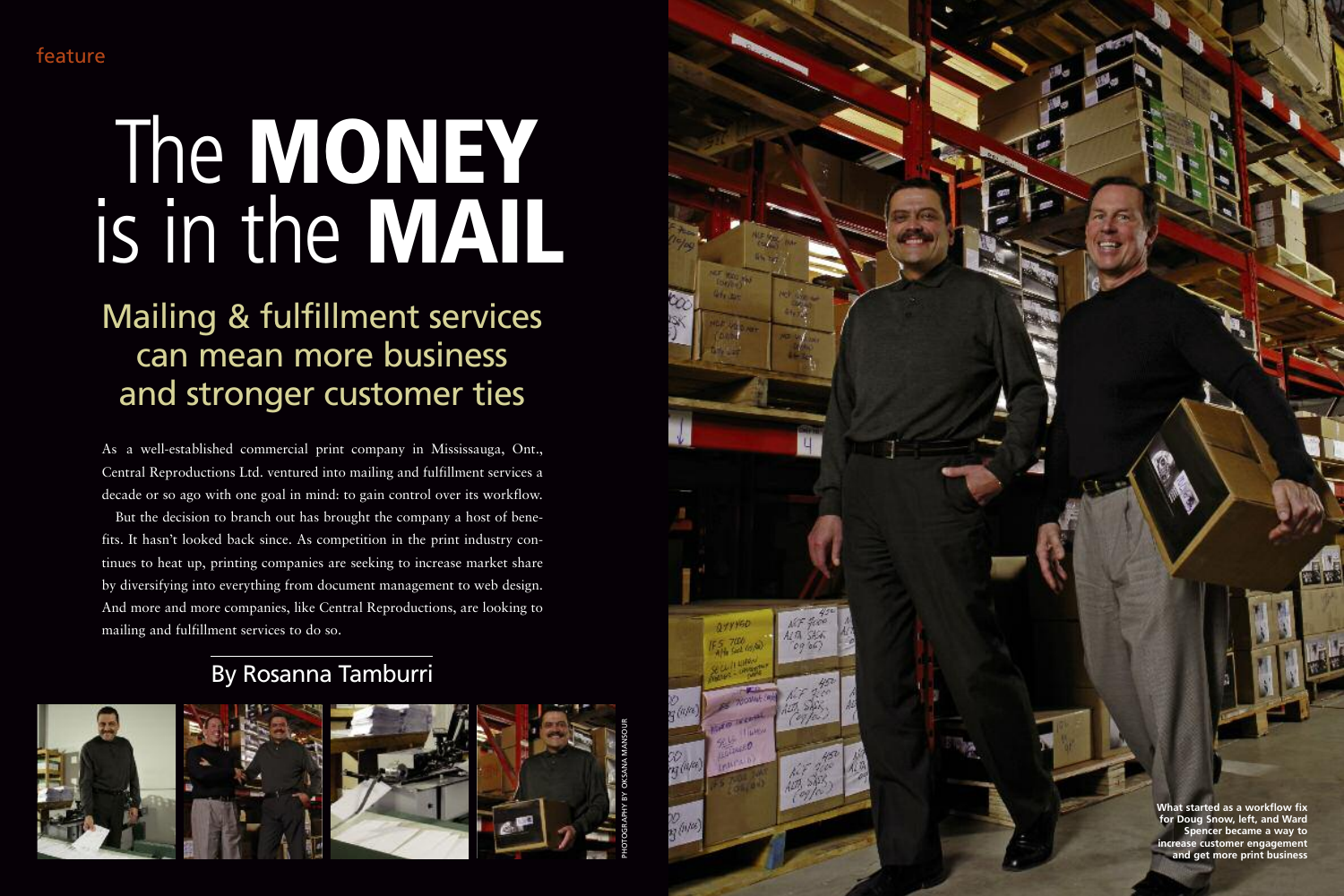According to the National Association for Printing Leadership's 2005 survey of fulfillment practices, 76% of respondents said they experienced an increase in print volume after offering fulfillment services and 62% said they achieved greater profitability. The survey also found that the turnover rate was lower for clients who purchased both fulfillment and printing compared to clients who purchased print alone.

"The additional services are not only more profitable, but they also solidify the relationship with your customers, enabling you to secure more of their existing print business than before," writes Pete Basiliere in *Diversifying with Mailing & Fulfillment Services*, a NAPL handbook that provides a step-by-step approach for integrating mailing and fulfillment into printing operations. To be sure, it's a complex task. But once you have the clients, they will be less likely to move, Basiliere says.

"It's no secret that the more you are tied into your customer base in terms of service offerings, the stronger the relationship tends to be," says Steve Hodson, product manager, print, mail and fulfillment, at The Data Group of Companies. Simply put: "The more that we are talking

they are talking to somebody else," he says. When The Data Group, based in Brampton, Ont., started offering mailing and fulfillment about a decade ago, it did so largely as a value-added service for its existing customers. But the division has evolved over the years and is now an essential part of the company's overall sales strategy of providing all print-related services under one roof. The benefit for clients is that they deal with only one company instead of two or three. "Instead of managing multiple partnerships to get a

At the outset, though, it wasn't a desire to diversify that drove Central Reproductions to branch out, explains co-owner Doug Snow. It was simply to overcome a scheduling problem. Before introducing the services, "the mailing house was calling the shots when it came to scheduling," he says. "But more importantly, we'd send the printed material to a mailing house and some of it would get damaged so we'd have to print more." By now, the benefits for Central Reproductions have gone beyond scheduling and diversification. Having the services in-house means there are fewer errors and faster turnaround times for the customer, but most importantly, it allows the print shop to identify

cost-saving ideas for the customer, and that builds customer loyalty. "It's easier to sell a direct mail program if you are actually doing the mail," Snow says. "Yes, you can sell the print, you can sell the design, but if the customer has to deal with a mailing house, that's just one more company that they have to deal with. This way…we take ownership of the whole thing. It's really the cementing of a customer relationship more than anything."

For the customer, the main advantage is that it cuts down on unwelcome surprises. "If I'm the one that's designing and printing the piece (as well as mailing it) then I'm not going to be throwing any surprises at the customer, like 'By the way



your postage has just doubled because it's the wrong size or the wrong weight,'" Snow says. The company's strategy has paid off. Its customized mailing division is now its fastest growing. "We do a fair amount of marketing material so it's very important," Snow explains. "It's a division I couldn't see us doing without."

Central Reproductions now offers a full gamut of mailing services which includes database processing, address verification, inserting, sealing and sorting; in short everything required to prepare the printed items for delivery to Canada Post. It also warehouses the printed products and distributes them, a task generally referred to as fulfillment. Its items are stored in a secure-area warehouse where they are identified and tracked electronically. Also on its menu are graphic design services, website creation, bindery and other print-related services. But mailing and fulfillment is clearly one the company's cornerstones.

Indeed, some recent studies in the U.S. have shown print companies that offer mailing and fulfillment services have benefited from higher rates of growth in print volumes and lower client turnover.

### feature

| $\blacksquare$ Addressing | $\blacksquare$ Franking   | Slitting                   |
|---------------------------|---------------------------|----------------------------|
| <b>Bar Coding</b>         | Inkjetting                | $\blacksquare$ Sorting     |
| $\blacksquare$ Caging     | Inserting                 | Stamping                   |
| $\blacksquare$ Certifying | $\blacksquare$ Labeling   | Storing and racking        |
| $\blacksquare$ Comingling | $\blacksquare$ Processing | $\blacksquare$ Warehousing |
| Data Processing           | Shipping and trucking     | Weighing                   |
| Folding                   | Skidding                  |                            |

#### WHAT YOU'LL NEED TO START MAILING AND FULFILLMENT

Want to set up a mailing and fulfillment operation? These are some of the processes, functions and machines you'll need to consider.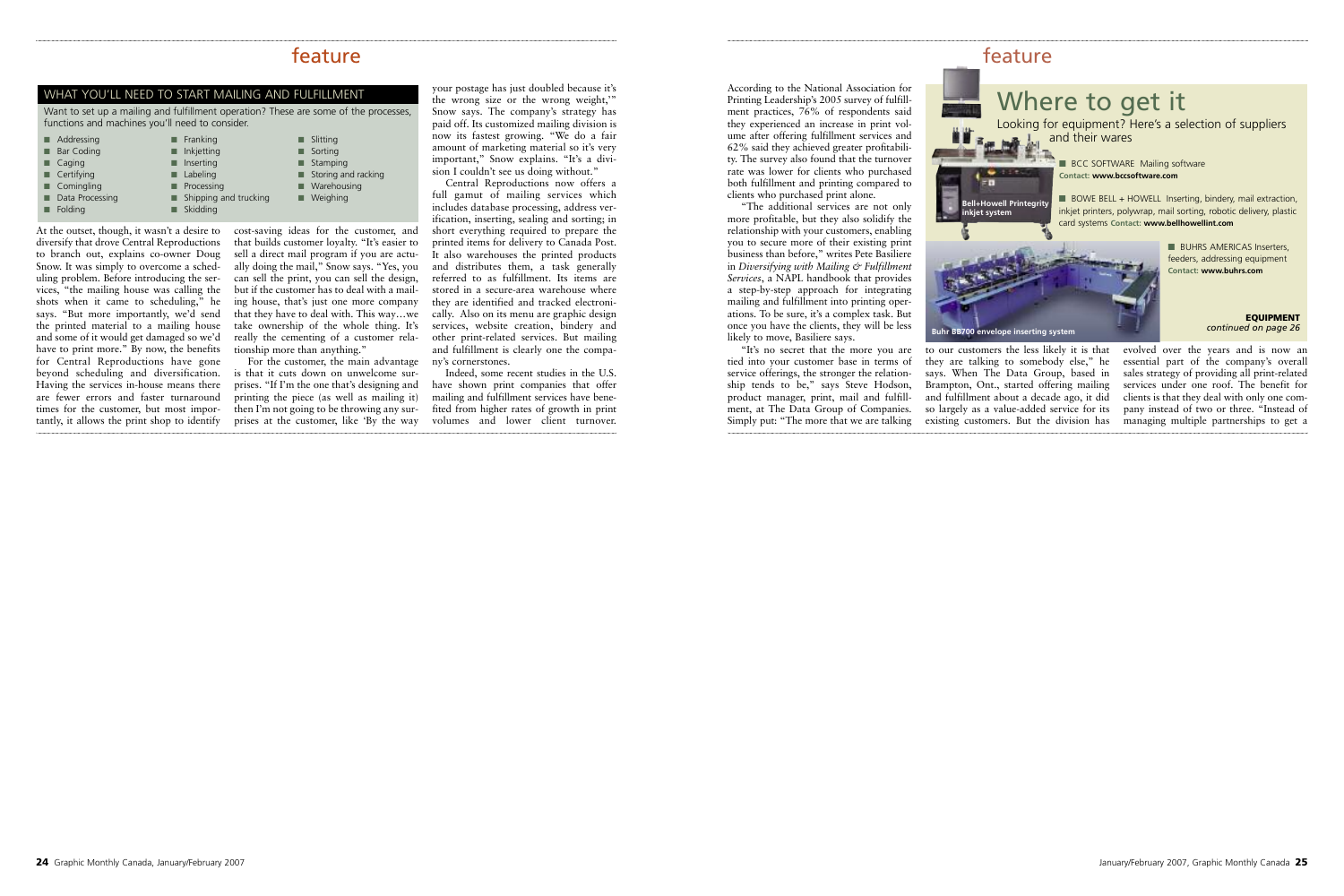and pick up overnight," he explains, adding you're probably going to have to hire staff away from a mailing house.

One essential source of information is Canada Post. It provides a number of guides and manuals to walk you through the mail-sorting process. And it offers onsite support and training for printers that are just entering the mailing business and those already established in it, all free of charge. The manuals are available online and cover mail preparation and sorting requirements for different classes of mail, as well as postage rates, size, weight and other specifications. The essential ones are The Mail Preparation and Presortation Guides and The Product Customer Guides. If you have questions, you can call Canada Post's commercial service network toll-free and speak to a service representative or ask a rep come to your facility to ensure you're doing the mailing correctly. (See sidebar on pg. 28 for links to Canada Post's online guides, services and its toll-free number.)

Canada Post requires bulk mailings to be pre-sorted according to postal code. To do so, you can purchase Canada Post software that electronically presorts mail for you or you can sort it manually. The software is

sold by a number of Canada Post-recognized vendors and makes the process much easier. Sorting mail manually is a "very tedious" process, says Cathy Dornig, a Canada Post senior serve specialist. Those new to mailing services who aren't using software often get tripped up by the sorting requirements, she says. Another stumbling block is deciding what type of mail to use, whether it should be addressed ad mail or publications mail. "There's a lot of information that we give people before they start to do this and I think it's a little overwhelming until they do it a few times," she says.

If you're just starting out, Dornig recommends completing an online training exercise for sorting mail on the Canada Post website to become familiar with sorting reg-

job done, [the client deals with one] who manages the whole process from soup to nuts," Hodson says.

And that, adds Shirley Lai, industry manager, real estate, at Teldon Marketing, a division of Teldon International Inc., "definitely builds customer loyalty." What's more, she says, because many of Teldon's competitors don't offer mailing and fulfillment services, "we see it as a real differentiation point for us." Teldon, in Richmond, B.C., produces personalized promotional products such as wall calendars for the real estate sector and other industries.

■ BUSKRO Inkjet equipment, tabbing and labeling systems **Contact: www.buskro.com**

**■** DAVLIN SYSTEMS Mailing systems, packaging systems, polywrappers **Contact: www.davlinsystems.com**

■ DOMINO Inkjetting and addressing systems **Contact: www.domino-printingsolutions.ca**

■ DUPLO Collating and inserting systems **Contact: www.duplousa.com**

**■** EAM-MOSCA CORP. Strapping systems **Contact: www.eammosca.com**

But perhaps the most compelling reason for branching out into mailing and fulfillment is that while demand for many printed products is declining, that for direct mail is on the upswing. Canada Post reports that while its volume of lettermail continues to slide, volumes of addressed and unaddressed ad mail are rising, accounting for 15% of its total operating revenues in 2005, up from 14% in 2004.

#### **Know your gear, regulations**

■ NEOPOST Mailing machines, folding and inserting equipment, addressing equipment **Contact: www.neopost.ca**

**■ PRISM INCORPORATED Inkjet,** controller products **Contact: www.prismincorporated.com**

■ PROFOLD Tabbers, folders, feeder and transport equipment, DOD inkjet, mail preparation systems **Contact: www.profold.com**

Duplo tabbe with 920

So, having made the decision to get into the mailing and fulfillment business, where do you start? As Basiliere points out in the NAPL handbook, the centrepiece of any operation is the process of inserting pieces into an envelope. This is generally automated, although it can be done manually if the job is short or very complex. At minimum, you will need two pieces of equipment: a laser or inkjet printer to print addresses either on envelopes or directly on the finished product, and inserting machinery to stuff the pieces into envelopes.

**EQUIPMENT** *continued on page 28* 

 $\bullet$ 

Several types of inserting equipment are available to suit both low-volume, short-run operators and high-speed, high-volume businesses. The type of inserter you choose and the number of insert stations you create will depend on your projected volume of business and the type of mail you will be handling. You can also purchase tabbers and other finishing and bindery equipment for sealing and bundling envelopes. A number of mail-equipment manufacturers can guide you on your equipment purchase. (See sidebar on pg. 25) For instance, Central Reproductions has two inkjet printers and two inserting machines including a Bell & Howell six-station high-speed inserter that can handle up to 10,000 envelopes an hour. It also has a shrink-wrapper, a meter and sealing machine and tabbing equipment. Choosing what equipment to purchase is the easy part and it isn't all that expensive, says Snow. The key to success is finding qualified staff to manage the operation and understand the myriad postal standards and regulations. "It's not something that you can go

## feature

**EQUIPMENT**  *continued from page 25*

**■** CIMA-PAK Shrink wrapping, polybagging systems, protective packaging **Contact: www.cima-pak.com**

**■** DUOSHARE Software, address validation **Contact: www.duoshare.com**

**■** INSCERCO MFG. – MAILCRAFTERS Inkjetting sytems, inserting machines **Contact: www.inscerco.com**

**■** JETRION Inkjetting systems **Contact: www.jetrion.com**

**■** KEPES Feeders, conveyors, folders, gluers **Contact: www.kepes.com**

**■** KERN INTERNATIONAL Inserting, mail wrapping systems **Contact: www.kerninc.com**

**■** LONGFORD INTERNATIONAL Feeding systems, collating systems, batch counters, mail loaders, stackers, envelope inserters **Contact: www.longfordint.com**



#### **EQUIPMENT**  *continued from page 27*

equipment, digital mailing systems **Contact: www.pitneybowes.ca**



Buskro Atlas 3250

**■** PITNEY BOWES Folders, inserters, mail openers, addressing







Pitney Bowes D<sub>1400</sub> FastPac inserting system

**EQUIPMENT** *continued on page 27*

## feature